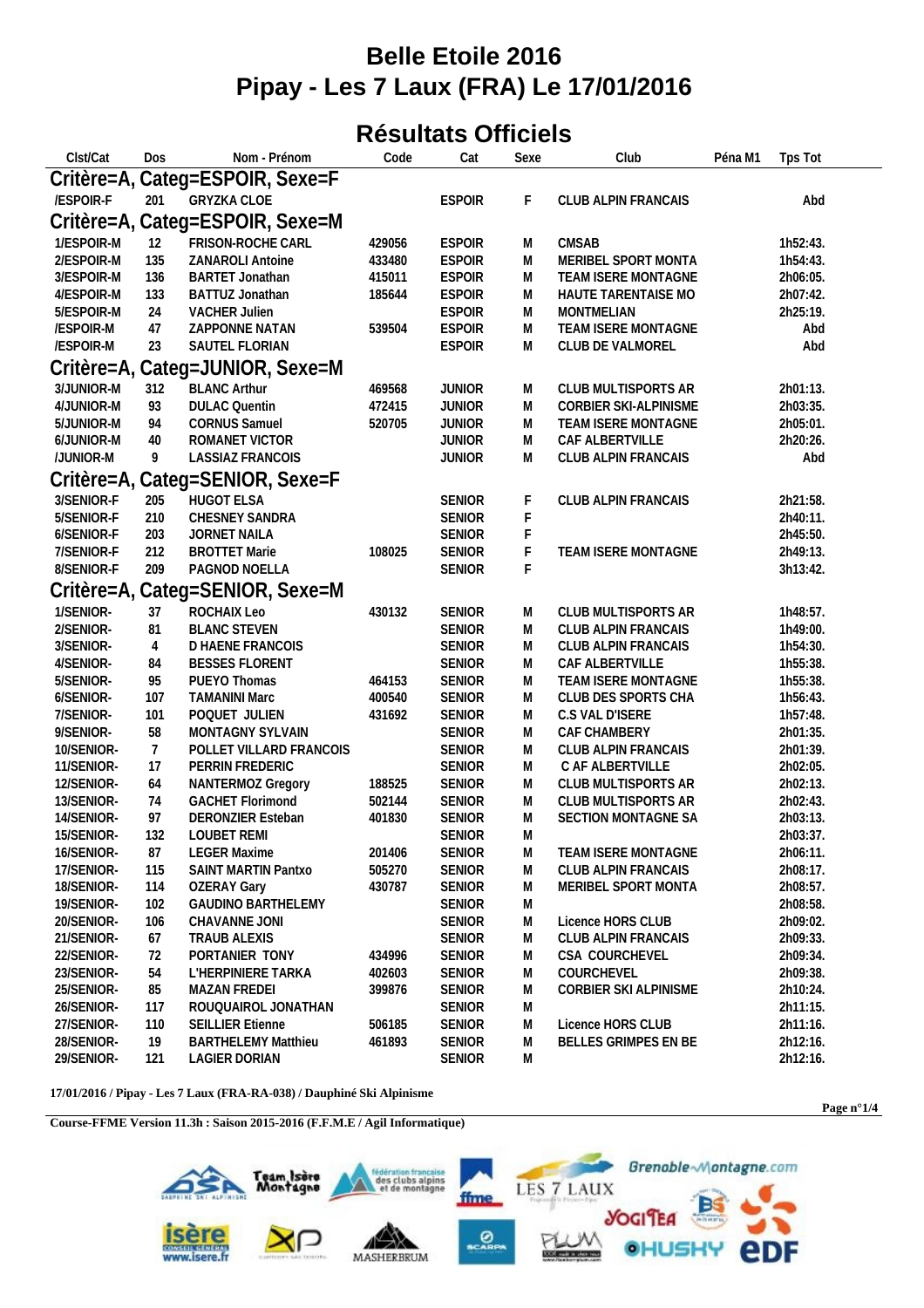| Clst/Cat   | Dos | Nom - Prénom                     | Code   | Cat           | Sexe | Club                       | Péna M1 | Tps Tot  |
|------------|-----|----------------------------------|--------|---------------|------|----------------------------|---------|----------|
| 30/SENIOR- | 51  | BETTE JEAN-CHRISTOPHE            |        | <b>SENIOR</b> | M    | CLUB ALPIN FRANCAIS        |         | 2h12:18. |
| 31/SENIOR- | 60  | COTTARD FRANCOIS                 |        | <b>SENIOR</b> | M    | CLUB ALPIN FRANCAIS        |         | 2h12:20. |
| 32/SENIOR- | 73  | <b>BRUN Julien</b>               | 503477 | SENIOR        | M    | TEAM ALPI MERCANTOU        |         | 2h14:28. |
| 33/SENIOR- | 15  | LODOLO Julien                    | 505233 | <b>SENIOR</b> | M    | HAUTE TARENTAISE MO        |         | 2h15:34. |
| 34/SENIOR- | 105 | LIOTARD ALEXANDRE                |        | SENIOR        | M    | CLUB ALPIN FRANCAIS        |         | 2h15:49. |
| 35/SENIOR- | 57  | BORGOGNO JULIEN                  | 518962 | SENIOR        | M    | TEAM ALPI MERCANTOU        |         | 2h15:50. |
| 36/SENIOR- | 53  | LE BAHER Samuel                  | 168168 | SENIOR        | M    | BELLES GRIMPES EN BE       |         | 2h15:50. |
| 38/SENIOR- | 63  | ROUX FABIEN                      |        | SENIOR        | M    | CLUB ALPIN FRANCAIS        |         | 2h17:23. |
| 39/SENIOR- | 31  | <b>GAUDRY Loic</b>               | 223532 | <b>SENIOR</b> | M    | BELLES GRIMPES EN BE       |         | 2h17:50. |
| 40/SENIOR- | 46  | NEGRO SEBASTIEN                  |        | SENIOR        | M    |                            |         | 2h17:53. |
| 41/SENIOR- | 75  | TRUCHET PHILIPPE                 | 471354 | SENIOR        | M    | <b>CMAB</b>                |         | 2h18:24. |
| 42/SENIOR- | 34  | PONSOT FLORIAN                   |        | SENIOR        | M    | CSA 13 BCA                 |         | 2h18:29. |
| 43/SENIOR- | 96  | CHENAL Raphael                   | 468741 | SENIOR        | M    | ETOILE SPORTIVE DU C       |         | 2h20:37. |
| 44/SENIOR- | 70  | <b>BONNERUE GREGOIRE</b>         |        | SENIOR        | M    | CAF CHAMBERY               |         | 2h20:49. |
| 46/SENIOR- | 20  | THORNTON Colin                   | 539931 | SENIOR        | M    | CLUB DES SPORTS CHA        |         | 2h21:48. |
| 48/SENIOR- | 80  | PRYSIANIUK Kevin                 | 434536 | SENIOR        | M    | BELLES GRIMPES EN BE       |         | 2h23:52. |
| 49/SENIOR- | 11  | HENRI SEBASTIEN                  | 500925 | SENIOR        | M    | TEAM ECRINS HAUTES A       |         | 2h24:15. |
| 50/SENIOR- | 65  | BERTAGNOLO LUDOVIC               |        | SENIOR        | M    |                            |         | 2h26:09. |
| 51/SENIOR- | 48  | DELETOMBE BAPTISTE               |        | SENIOR        | M    |                            |         | 2h26:12. |
| 52/SENIOR- | 120 | PRETOT ERIC                      |        | <b>SENIOR</b> | M    |                            |         | 2h27:16. |
| 54/SENIOR- | 122 | MOUCHART MATTHIAS                |        | <b>SENIOR</b> | M    |                            |         | 2h31:12. |
| 55/SENIOR- | 83  | COGNE JULIEN                     |        | <b>SENIOR</b> | M    | CAF ALBERTVILLE            |         | 2h32:51. |
| 57/SENIOR- | 29  | MILLANT PIERRE-EDOUARD           |        | SENIOR        | M    | <b>CLUB ALPIN FRANCAIS</b> |         | 2h35:06. |
| 58/SENIOR- | 124 | <b>MAUPOIX Olivier</b>           | 427476 | SENIOR        | M    | TEAM ISERE MONTAGNE        |         | 2h35:19. |
| 60/SENIOR- | 100 | <b>FROMAGET Pierre</b>           | 538588 | SENIOR        | M    | BELLES GRIMPES EN BE       |         | 2h37:15. |
| 61/SENIOR- |     |                                  |        |               |      |                            |         |          |
|            | 119 | <b>LOTTIN Xavier</b>             | 530868 | SENIOR        | M    | TEAM ISERE MONTAGNE        |         | 2h38:25. |
| 62/SENIOR- | 118 | PROOST ALEXANDRE                 |        | SENIOR        | M    |                            |         | 2h38:29. |
| 63/SENIOR- | 39  | TRAUB ARTHUR                     |        | <b>SENIOR</b> | M    | <b>CLUB ALPIN FRANCAIS</b> |         | 2h39:22. |
| 64/SENIOR- | 35  | CHAMBAZ YANN                     |        | SENIOR        | M    |                            |         | 2h41:20. |
| 65/SENIOR- | 79  | <b>LECLERE Freddy</b>            | 510455 | <b>SENIOR</b> | M    | MONTAGNES DE L'OISA        |         | 2h41:32. |
| 66/SENIOR- | 6   | <b>GAY PERRET LAURENT</b>        |        | SENIOR        | M    | <b>CLUB ALPIN FRANCAIS</b> |         | 2h41:37. |
| 67/SENIOR- | 5   | <b>CLAUSS REGIS</b>              |        | SENIOR        | M    |                            |         | 2h42:00. |
| 68/SENIOR- | 78  | MORRA Gwenael                    |        | SENIOR        | M    |                            |         | 2h42:29. |
| 69/SENIOR- | 13  | LARGEAULT FRANCK                 |        | <b>SENIOR</b> | M    | <b>CLUB ALPIN FRANCAIS</b> |         | 2h46:25. |
| 70/SENIOR- | 134 | BECQUET ARNAUD                   |        | SENIOR        | M    |                            |         | 2h48:32. |
| 71/SENIOR- | 68  | MONTAUZE JEREMIE                 |        | <b>SENIOR</b> | M    |                            |         | 2h51:17. |
| 72/SENIOR- | 36  | <b>DUPERRAY YANN</b>             |        | SENIOR        | M    |                            |         | 2h55:08. |
| 73/SENIOR- | 41  | PEPIN JEROME                     | 532657 | SENIOR        | M    | <b>BGSA</b>                |         | 2h56:39. |
| 74/SENIOR- | 76  | <b>MOTTE Boris</b>               | 540869 | SENIOR        | M    | Licence HORS CLUB          |         | 2h58:44. |
| 75/SENIOR- |     | PIERETTO BENJAMIN                |        | <b>SENIOR</b> | M    | CAF ALBERTVILLE            |         | 3h00:28. |
| 76/SENIOR- | 8   | <b>GUIBERT Julien</b>            | 136587 | <b>SENIOR</b> | M    | BELLES GRIMPES EN BE       |         | 3h08:15. |
| 77/SENIOR- | 77  | <b>DUBOIS Olivier</b>            | 541121 | <b>SENIOR</b> | M    | MOUSTE'CLIP MONTAGN        |         | 3h08:27. |
| 78/SENIOR- | 26  | TRUPKIEWICZ YAN                  |        | <b>SENIOR</b> | M    |                            |         | 3h13:50. |
| 79/SENIOR- | 66  | VIEUX JEANTON GUILLAUME          |        | SENIOR        | M    |                            |         | 3h13:51. |
| /SENIOR-M  | 109 | <b>INFANTE Vincenzo</b>          | 536457 | SENIOR        | M    | TEAM ECRINS HAUTES A       |         | Abd      |
| /SENIOR-M  | 103 | LORET JEREMY                     |        | SENIOR        | M    | CLUB ALPIN FRANCAIS        |         | Abd      |
| /SENIOR-M  | 50  | LESIRE ANTOINE                   |        | SENIOR        | M    |                            |         | Abd      |
| /SENIOR-M  | 22  | COLIN AURELIEN                   |        | SENIOR        | M    | CLUB ALPIN FRANCAIS        |         | Abd      |
| /SENIOR-M  | 45  | DOBERT STEEVE                    |        | <b>SENIOR</b> | M    | CSA 13 BCA                 |         | Abd      |
| /SENIOR-M  | 90  | <b>SERT Yoann</b>                | 410722 | <b>SENIOR</b> | M    | HAUTE TARENTAISE MO        |         | Abd      |
| /SENIOR-M  | 33  | <b>DUHAMEL Philippe</b>          |        | <b>SENIOR</b> | M    |                            |         | Abd      |
|            |     |                                  |        |               |      |                            |         |          |
| /SENIOR-M  | 130 | ALLOIS FRANCOIS                  |        | <b>SENIOR</b> | M    |                            |         | Abd      |
| /SENIOR-M  | 16  | <b>BARBEROUX Alexandre</b>       |        | SENIOR        | M    | CLUB ALPIN FRANCAIS        |         | Abd      |
|            |     | Critère=A, Categ=VETERAN, Sexe=F |        |               |      |                            |         |          |
| 3/VETERAN  | 202 | CHAIX ALICE                      |        | VETERAN       | F    | CAF DE MAURIENNE           |         | 2h37:16. |
| 4/VETERAN  | 206 | ROUX LAETICIA                    |        | VETERAN       | F    | CAF ALBERTVILLE            |         | 2h45:07. |
|            |     |                                  |        |               |      |                            |         |          |
|            |     | Critère=A, Categ=VETERAN, Sexe=M |        |               |      |                            |         |          |
| 1/VETERAN  | 131 | POMMERET LUDOVIC                 |        | VETERAN       | M    |                            |         | 1h54:30. |
|            |     |                                  |        |               |      |                            |         |          |

**17/01/2016 / Pipay - Les 7 Laux (FRA-RA-038) / Dauphiné Ski Alpinisme**

**Course-FFME Version 11.3h : Saison 2015-2016 (F.F.M.E / Agil Informatique)**



**Page n°2/4**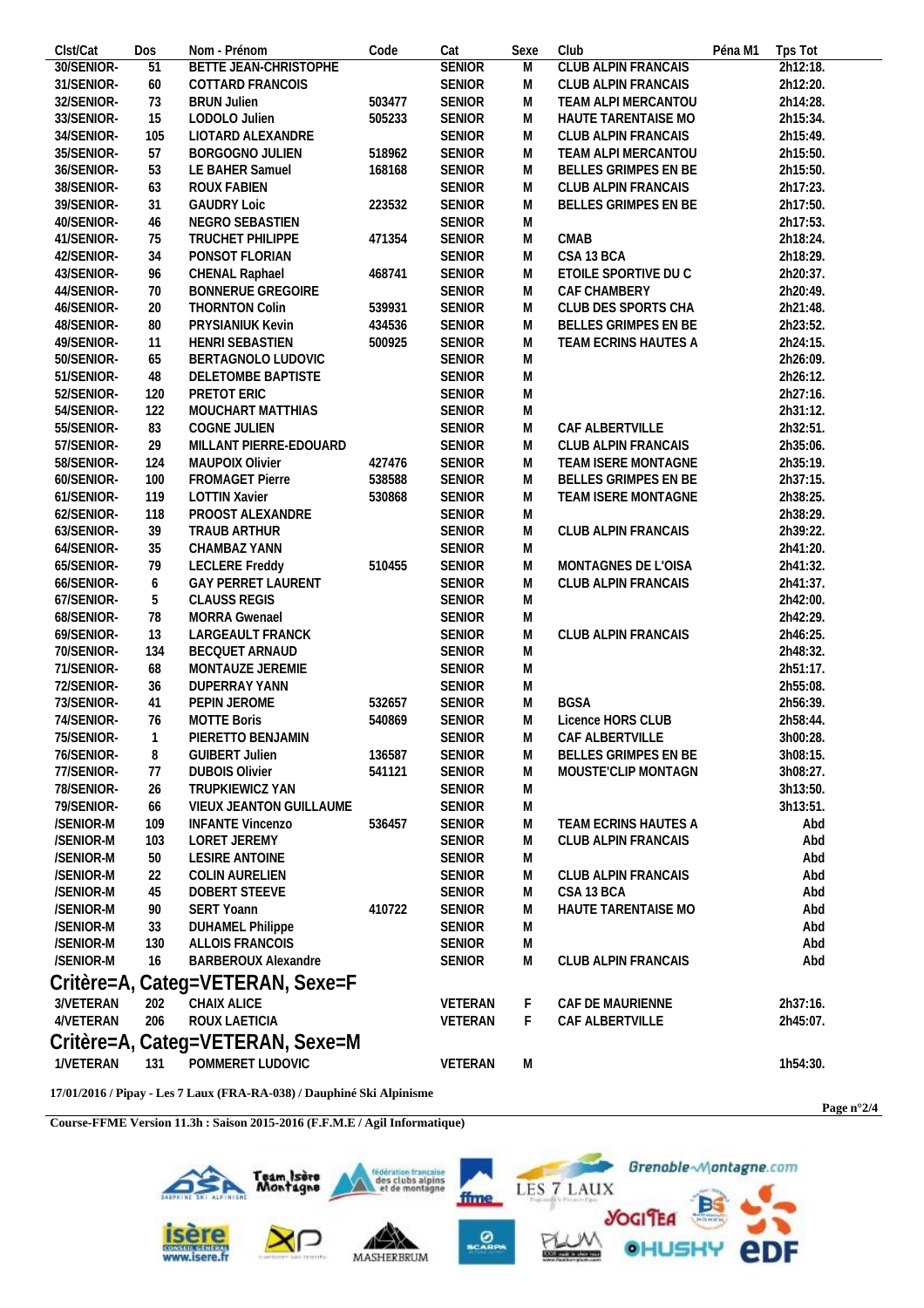| Clst/Cat        | Dos            | Nom - Prénom                    | Code   | Cat            | Sexe | Club                        | Péna M1 | Tps Tot  |  |  |
|-----------------|----------------|---------------------------------|--------|----------------|------|-----------------------------|---------|----------|--|--|
| 2/VETERAN       | 59             | <b>BELLAGAMBA ALAIN</b>         |        | <b>VETERAN</b> | M    | <b>CLUB ALPIN FRANCAIS</b>  |         | 1h56:24. |  |  |
| 3/VETERAN       | 111            | PONCET David                    | 202035 | VETERAN        | M    | CORBIER SKI-ALPINISME       |         | 1h58:36. |  |  |
| 4/VETERAN       | 42             | CHAIX VALERY                    |        | VETERAN        | M    | CLUB ALPIN FRANCAIS         |         | 1h58:40. |  |  |
| 5/VETERAN       | 52             | <b>GIGNOUX CYRIL</b>            |        | VETERAN        | M    | CAF CHAMBERY                |         | 1h59:26. |  |  |
| 6/VETERAN       | 69             | MATER NICOLAS                   |        | VETERAN        | M    | CSA COURCHEVEL              |         | 2h09:31. |  |  |
| 7/VETERAN       | $\overline{2}$ | VIOUD JEROME                    |        | VETERAN        | M    |                             |         | 2h12:05. |  |  |
| 8/VETERAN       | 32             | PEDRO Claude                    | 126405 | VETERAN        | M    | TEAM ALPI MERCANTOU         |         | 2h13:00. |  |  |
| 10/VETERA       | 113            | CAILLOT YOANN                   |        | VETERAN        | M    |                             |         | 2h19:12. |  |  |
| 11/VETERA       | 14             | PELLOY SEBASTIEN                | 107511 | VETERAN        | M    | PRAZ MONTAGNE               |         | 2h19:38. |  |  |
| 12/VETERA       | 98             | <b>BARBIER Emmanuel</b>         | 413411 | VETERAN        | M    | BELLES GRIMPES EN BE        |         | 2h22:02. |  |  |
| 13/VETERA       | 92             | SPIESER Sebastien               | 486619 | VETERAN        | M    | <b>BGSA</b>                 |         | 2h22:11. |  |  |
| 14/VETERA       | 71             | <b>GIANNINA STEPHANE</b>        |        | VETERAN        | M    | CAF ALBERTVILLE             |         | 2h23:14. |  |  |
| 16/VETERA       | 10             | <b>DULAC Vincent</b>            | 539261 | VETERAN        | M    | CORBIER SKI-ALPINISME       |         | 2h25:17. |  |  |
| 17/VETERA       | 38             | <b>CAPRON Alain</b>             | 109724 | VETERAN        | M    | MONTAGNES DE L'OISA         |         | 2h25:20. |  |  |
| 18/VETERA       | 56             | BERNIER MICHEL                  | 354022 | VETERAN        | M    | <b>MDO</b>                  |         | 2h26:33. |  |  |
| 19/VETERA       | 62             | PELLIER-CUIT PHILIPPE           |        | VETERAN        | M    | CLUB ALPIN FRANCAIS         |         | 2h27:30. |  |  |
| 20/VETERA       | 44             | <b>FILLEAU Eric</b>             | 313546 | VETERAN        | M    | <b>GUMS AIX EN PROVENC</b>  |         | 2h27:43. |  |  |
| 21/VETERA       | 108            | <b>TERRIN Carl</b>              | 390993 | VETERAN        | M    | HAUTE TARENTAISE MO         |         | 2h28:26. |  |  |
| 22/VETERA       | 30             | THEVENOUD Jean Noel             | 251658 | VETERAN        | M    | SECTION MONTAGNE SA         |         | 2h28:58. |  |  |
| 23/VETERA       | 91             | <b>LEBRETON Gregory</b>         | 28916  | VETERAN        | M    | TEAM ISERE MONTAGNE         |         | 2h29:07. |  |  |
| 24/VETERA       | 55             | <b>SEILLIER Laurent</b>         | 540845 | VETERAN        | M    | <b>HORS CLUB</b>            |         | 2h29:51. |  |  |
| 25/VETERA       | 61             | CATTIER CHRISTOPHE              |        | VETERAN        | M    | CLUB ALPIN FRANCAIS         |         | 2h32:22. |  |  |
| 26/VETERA       | 125            | MOLLARET Bruno                  | 396840 | VETERAN        | M    | SECTION MONTAGNE SA         |         | 2h32:55. |  |  |
| 28/VETERA       | 128            | SIMON ALEXANDRE                 |        | VETERAN        | M    |                             |         | 2h37:31. |  |  |
| 29/VETERA       | 137            | <b>HEDOU BENOIT</b>             |        | VETERAN        | M    |                             |         | 2h38:23. |  |  |
| 30/VETERA       | 43             | <b>EQUY Arnaud</b>              | 420200 | VETERAN        | M    | TEAM ISERE MONTAGNE         |         | 2h39:14. |  |  |
| 31/VETERA       | 27             | TOMAS VERA alphonse             |        | VETERAN        | M    |                             |         | 2h41:23. |  |  |
| 32/VETERA       | 104            | ROMMEVEAUX PHILIPPE             | 540588 | VETERAN        | M    | <b>HORS CLUB</b>            |         | 2h43:56. |  |  |
| 33/VETERA       | 129            | DESCOMBES OLIVIER               |        | VETERAN        | M    |                             |         | 2h46:01. |  |  |
| 34/VETERA       | 49             | <b>BOUCHER FREDERIC</b>         |        | VETERAN        | M    | CLUB ALPIN FRANCAIS         |         | 2h48:08. |  |  |
| 35/VETERA       | 116            | <b>GATTI DAVID</b>              |        | VETERAN        | M    |                             |         | 2h48:34. |  |  |
| 36/VETERA       | 21             | DELETOMBE PHILIPPE              |        | VETERAN        | M    | CAF CHAMBERY                |         | 2h55:53. |  |  |
| 37/VETERA       | 123            | PAYARD Sylvain                  | 125376 | VETERAN        | M    | TEAM ISERE MONTAGNE         |         | 2h58:09. |  |  |
| 38/VETERA       | 28             | LECLERCQ Youri                  | 402267 | VETERAN        | M    | TEAM ISERE MONTAGNE         |         | 3h06:28. |  |  |
| 39/VETERA       | 82             | <b>GERARD STANISLAS</b>         |        | VETERAN        | M    |                             |         | 3h13:15. |  |  |
|                 | 126            |                                 |        |                |      |                             |         |          |  |  |
| 40/VETERA       | 127            | PENET philippe                  |        | VETERAN        | M    | C.A.F. ANNECY COMPETI       |         | 3h17:41. |  |  |
| 41/VETERA       |                | <b>BARTHOD Benoit</b>           | 175550 | VETERAN        | M    |                             |         | 3h24:54. |  |  |
| /VETERAN-       | 112            | DELGA JULIEN                    |        | VETERAN        | M    | CORBIER SKI-ALPINISME       |         | Abd      |  |  |
| <b>NETERAN-</b> | 25<br>QQ       | ROCHE BENOIT                    |        | VETERAN        | M    |                             |         | Abd      |  |  |
| /VETERAN-       |                | <b>BOUZON Lionel</b>            | 306045 | VETERAN        | M    | <b>BELLES GRIMPES EN BE</b> |         | Abd      |  |  |
| <b>NETERAN-</b> | 3              | <b>BUISSON MARC</b>             |        | VETERAN        | M    | <b>CLUB ALPIN FRANCAIS</b>  |         | Abd      |  |  |
| /VETERAN-       | 86             | <b>VIELET Francis</b>           | 530849 | VETERAN        | M    | TEAM ISERE MONTAGNE         |         | Abd      |  |  |
| <b>NETERAN-</b> | 88             | GIROU Samuel                    |        | VETERAN        | M    | TEAM ISERE MONTAGNE         |         | Abd      |  |  |
|                 |                | Critère=B, Categ=CADET, Sexe=M  |        |                |      |                             |         |          |  |  |
| 1/CADET-M       | 308            | RAISIN Alban                    | 356839 | CADET          | M    | CLUB MULTISPORTS AR         |         | 1h30:20. |  |  |
| 2/CADET-M       | 314            | <b>FLAMMIER Bastien</b>         | 475271 | CADET          | M    | CORBIER SKI-ALPINISME       |         | 1h30:32. |  |  |
| 3/CADET-M       | 305            | CHARLES CLEMENT                 |        | CADET          | M    | Licence HORS CLUB           |         | 1h35:21. |  |  |
| 4/CADET-M       | 304            | MARIETTA ALEINA Antoine         | 498741 | CADET          | M    | TEAM ISERE MONTAGNE         |         | 1h46:00. |  |  |
| 5/CADET-M       | 302            | CARCEY-COLLET HUGO              |        | CADET          | M    | CLUB ALPIN FRANCAIS         |         | 1h46:11. |  |  |
| 6/CADET-M       | 315            | <b>CHRISTIN GASPARD</b>         |        | CADET          | M    |                             |         | 1h49:16. |  |  |
| 7/CADET-M       | 301            | ALLEMOZ THEO                    |        | CADET          | M    | CLUB ALPIN FRANCAIS         |         | 2h07:39. |  |  |
|                 |                |                                 |        |                |      |                             |         |          |  |  |
|                 |                | Critère=B, Categ=JUNIOR, Sexe=F |        |                |      |                             |         |          |  |  |
| 1/JUNIOR-F      | 510            | POLLET VILLARD MARIE            |        | <b>JUNIOR</b>  | F    | <b>CLUB ALPIN FRANCAIS</b>  |         | 1h36:26. |  |  |
| 2/JUNIOR-F      | 509            | PERILLAT PESSEY CELIA           |        | <b>JUNIOR</b>  | F    | LA CLUSAZ                   |         | 1h43:28. |  |  |
| 3/JUNIOR-F      | 403            | JOLY CHLOE                      |        | <b>JUNIOR</b>  | F    |                             |         | 1h48:06. |  |  |
| 4/JUNIOR-F      | 208            | MIQUET Laurine                  | 457521 | <b>JUNIOR</b>  | F    | TEAM ISERE MONTAGNE         |         | 1h53:20. |  |  |
| 5/JUNIOR-F      | 401            | MONNET Clarisse                 | 538040 | <b>JUNIOR</b>  | F    | Licence HORS CLUB           |         | 2h10:08. |  |  |

 $17/01/2016$ / Pipay - Les 7 Laux (FRA-RA-038) / Dauphiné Ski Alpinisme

Course-FFME Version 11.3h : Saison 2015-2016 (F.F.M.E / Agil Informatique)



Page  $n°3/4$